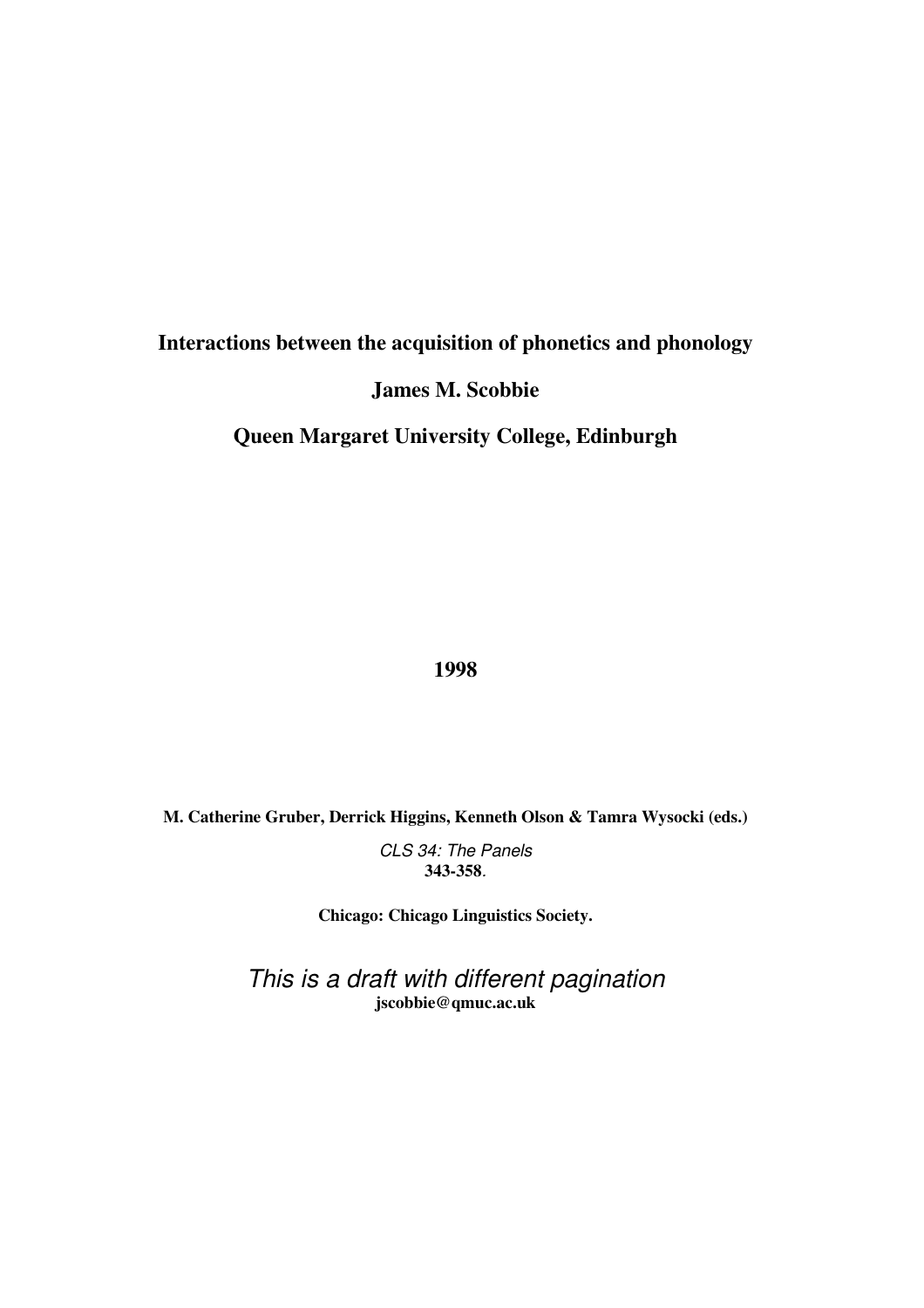## **Interactions between the acquisition of phonetics and phonology\***

### **James M. Scobbie**

### **Queen Margaret College, Edinburgh**

### **1 Introduction**

On the basis of an extensive review of the instrumental analysis of disordered child speech, Gary Weismer (1984:30) wrote: "broad phonetic transcription may miss important aspects of a phonology. This is especially so when we are dealing with an unfamiliar language, or a familiar language that is more or less distorted by errors of sound production." Weismer's focus was the misarticulating child but we should not forget that from the perspective of adult ears, the speech of *all* infants is another example of the "unfamiliar" — indeed, immature speech is by definition "more or less distorted" with respect to the adult model. Child speech reflects immaturities in the vocal tract, the mental lexicon, the perceptual system, the phonetic implementation of phonological representations, speech motor planning and control, and the phonology itself.**<sup>1</sup>** These factors all conspire, in conjunction with adult listeners whose language-specific perceptual expectations are attuned to the speech of other adults, to create a mismatch between the child speaker and the adult listener.<sup>2</sup>

For the adult who is a linguist, applying adult norms and categories to child speech data gives an indication of how *successful* the child is in producing *appropriate* output. The linguist's impressionistic judgements are not, however, a true record of the child's speech output (let alone an infallible source of data from which to draw conclusions about the child's internal phonological system). It is well known that making transcriptions without benefit of repeated listening from a recording, or in a broad and cursory style, is problematic methodologically. For example, Amorosa, von Benda, Wagner and Keck's (1985) study found that: "live transcriptions of children's unintelligible speech revealed low agreement on phonetic detail even between experienced transcribers. In addition, especially on complex items, agreement often did not reflect the child's production but rather the transcribers' 'normalisation' of what they had heard" (ibid:281). It is obvious furthermore that impressionistic transcription, even of the most careful and skilled kind, is simply not able to reveal the subtle minutiae of speech irrespective of its intelligibility, nor can it provide truly quantitative phonetic data.**<sup>3</sup>** The theoretical significance of this "low-level" information, which is missing from the transcription record, has not, however, been universally apprehended, despite the evidence presented over the years by, amongst others: Kornfeld & Goehl (1974), Ohala (1974), Smith (1979), Macken & Barton (1980), Maxwell & Weismer (1982), Hardcastle & Morgan (1982), Weismer (1984), Nittrouer, Studdert-Kennedy & McGowan (1989), Gibbon (1990), Stoel-Gammon, Buder & Kehoe (1995), Snow (1997), Gibbon (1997), Edwards,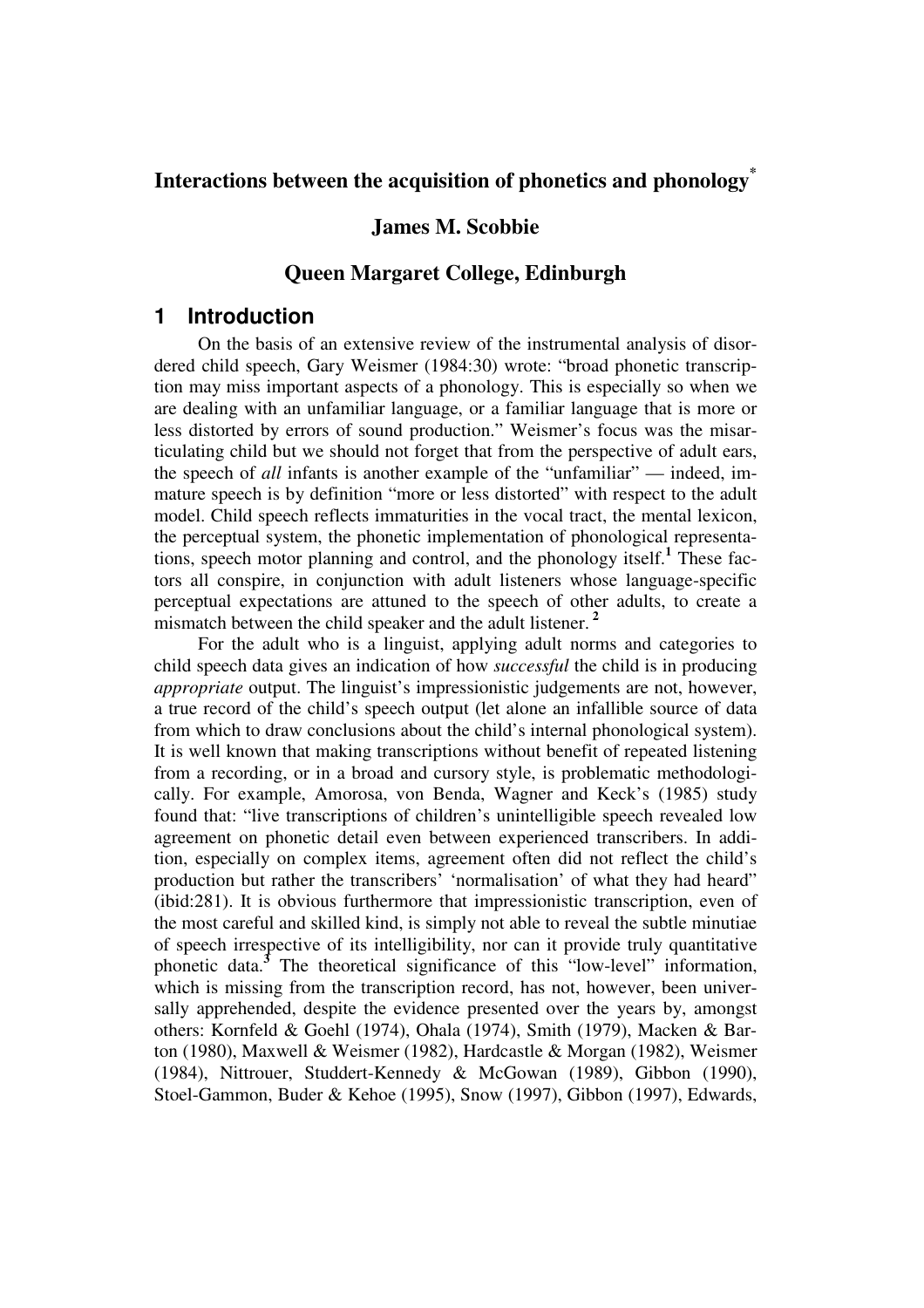Gibbon & Fourakis (1997), Scobbie, Gibbon, Hardcastle & Fletcher (1997; to appear) and Smith & Kenney (1998). See also the work of other authors in *this* volume and references therein. Despite all this work, the pre-eminence of transcription continues, and instrumental analysis is often completely absent, presumably because it is seen as irrelevant, trivial and time-consuming by those interested in gaining insight into the cognitive and linguistic aspects of phonological development. The last point is valid, but the first two criticisms are not.

### **2 Contrasts and cues**

Fundamental to the argument to be presented here is the idea that the phonological system may be acquired independently of the means of its expression. The literature review in §3 provides examples of actual cases where this can be demonstrated. The results of children acquiring phonological representations which they cannot articulate in the correct, adult-like way are varied, but in some cases the child will appear to have an immature phonology. This leads to the conclusion that the various reductions, deletions, simplifications and modifications of adult targets that are evident in all child language may be due to

- (a) incorrect or incomplete phonological representations being stored in the lexicon or arising from an incorrect or incomplete ruleset,
- (b) a grammar of phonetic realisation which uses inappropriate articulatory routines, leading the listener to miscategorise the child's output, or
- (c) a grammar of phonetic realisation which uses appropriate articulatory routines, but in such an inappropriate way that the listener is still miscued, and miscategorises the child's output.

Each language has its own set of phonological contrasts (as well as other, non-contrastive, but nevertheless informative aspects of the system). For contrasts to be perceived and produced, certain articulatory and perceptual skills must be mastered. These information-conveying aspects of phonetic behaviour are called "cues" — cues to a phonological contrast, or cues to other linguistically encoded categories such as as word-boundaries, social class or prosodic prominence. There is a complex web of relationships between cues and categories. Each contrast of English phonology is conveyed by a set of English phonetic cues. The child needs to learn *which* aspects of the phonetics function as cues and *how* to use each cue. Since this knowledge is acquired by the child, we can observe (a) the appearance and (b) the subsequent development of a cue, and (c) the changes in the relative importance of the cue *with respect to a particular linguistic category* as the child matures.

Even putting aside the function of cues in conveying non-contrastive information, each cue may furnish information about more than one phonemic contrast. For example, VOT can be called a "primary" cue to stop voicing and a "secondary" cue to other contrasts such as the place of articulation of the stop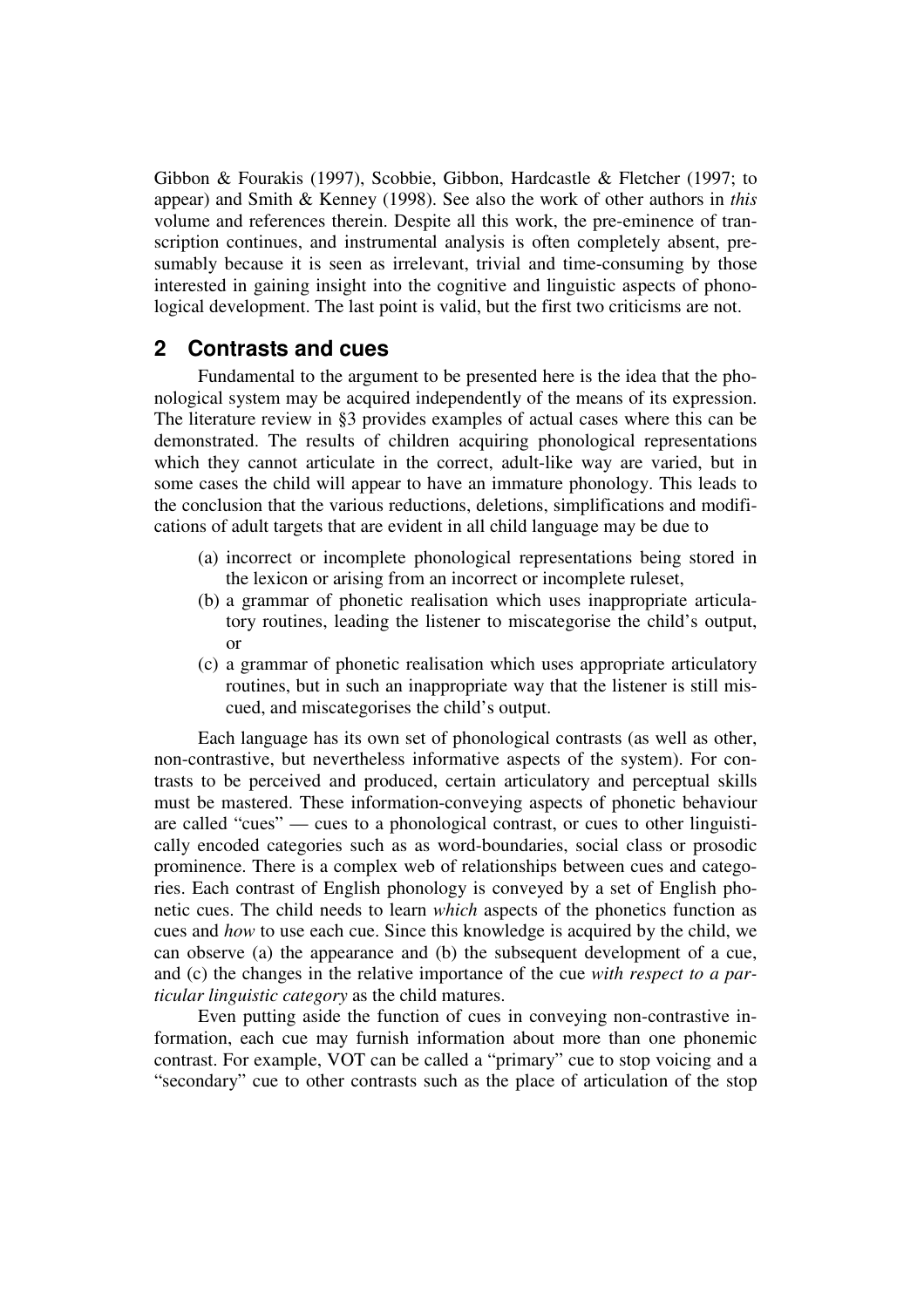and the height of the following vowel. This terminology of rank reflects our understanding of the relative importance of cues in adult speech, but, as with phonetics and phonology themselves, this aspect of the phonetics/phonology interface is highly unlikely to be applicable directly to child speech. Indeed, fascinating developmental changes in the interaction of phonetics and phonology are to be found in children from the two-word stage right up to the teenage years. For example, see Zlatin & Koenigsknecht (1975), Simon & Fourcin (1978), Krause (1982a), Nittrouer & Studdert-Kennedy (1987), Lehman (1988), Nittrouer (1992), Ohde (1994) and Watson (1997) for work in perception. There is a more extensive literature of production studies. For examples see: Naeser (1970), DiSimoni (1974ab), Macken & Barton (1980), Krause (1982b), Catts & Jensen (1983), Ohde (1985), Lehman (1988), Tyler (1988), Nittrouer et al (1989), Tyler, Figurski & Langsdale (1993), Stoel-Gammon et al (1995), Scobbie et al (1995, 1997), Nittrouer, Studdert-Kennedy & Neely (1996), Snow (1997), Smith & Kenney (1998).

In addition, we must not forget that the set of cues to a contrast depends on the prosodic context. For the /voice/ opposition in *post-vocalic* stops, cues include the duration of the preceding vowel, and rate of voicing offset and the amount of voicing in the closure phase. *Prevocalically*, VOT, pitch, spectral tilt and the presence of F1 transitions are important. To signal the contrast /t/ - /d/, the child has to learn which sets of cues apply in which environment.

The developmental interaction of phonetics and phonology can be illustrated by longitudinal VOT data from DB, a child with a phonological disorder, discussed in Scobbie et al (1995, to appear) (and see also Baker, 1998). In this case, we can see the acquisition of two functions for a single acoustic phonetic measure. Figure 1 illustrates the relative increase in VOT in /t/ over /d/ ("onset") and the relative increase in the VOT of /t/ when it is followed by /ir/ over /ae/ ("rime"). Figure 1 shows a relative decrease in the vowel height cue from an excessively large  $156\%$  (/tir/=52.5ms, /tae/=20.5ms) in session 1 (4;1) to much lower levels by session 6 (5;10), levels appropriate for this rather minor cue in English (Docherty 1992). On the other hand, VOT is one of the primary cues to the /voice/ feature, but DB does not cue the voicelessness of onset /t/ using VOT in session 1 at all.<sup>4</sup> In session 2, there is a large differential  $/t/=115$ ms, /d/=28ms), which gradually lessens over the next 18 months or so. This is partly due to the VOT of /t/ dropping to 90ms, which is developmentally appropriate, but partly to the VOT of /d/ getting longer at 43ms, which is not. So we can see that the same acoustic measure,  $VOT$ ,<sup>5</sup> may exhibit more than one pattern of behaviour, and that the path towards adult-like speech is a complex one.



*Figure 1. Relative increase in VOT in /t/ over /d/ ("onset", solid marks) and in /ir/ over /ae/ ("rime", hollow marks). Subject DB.*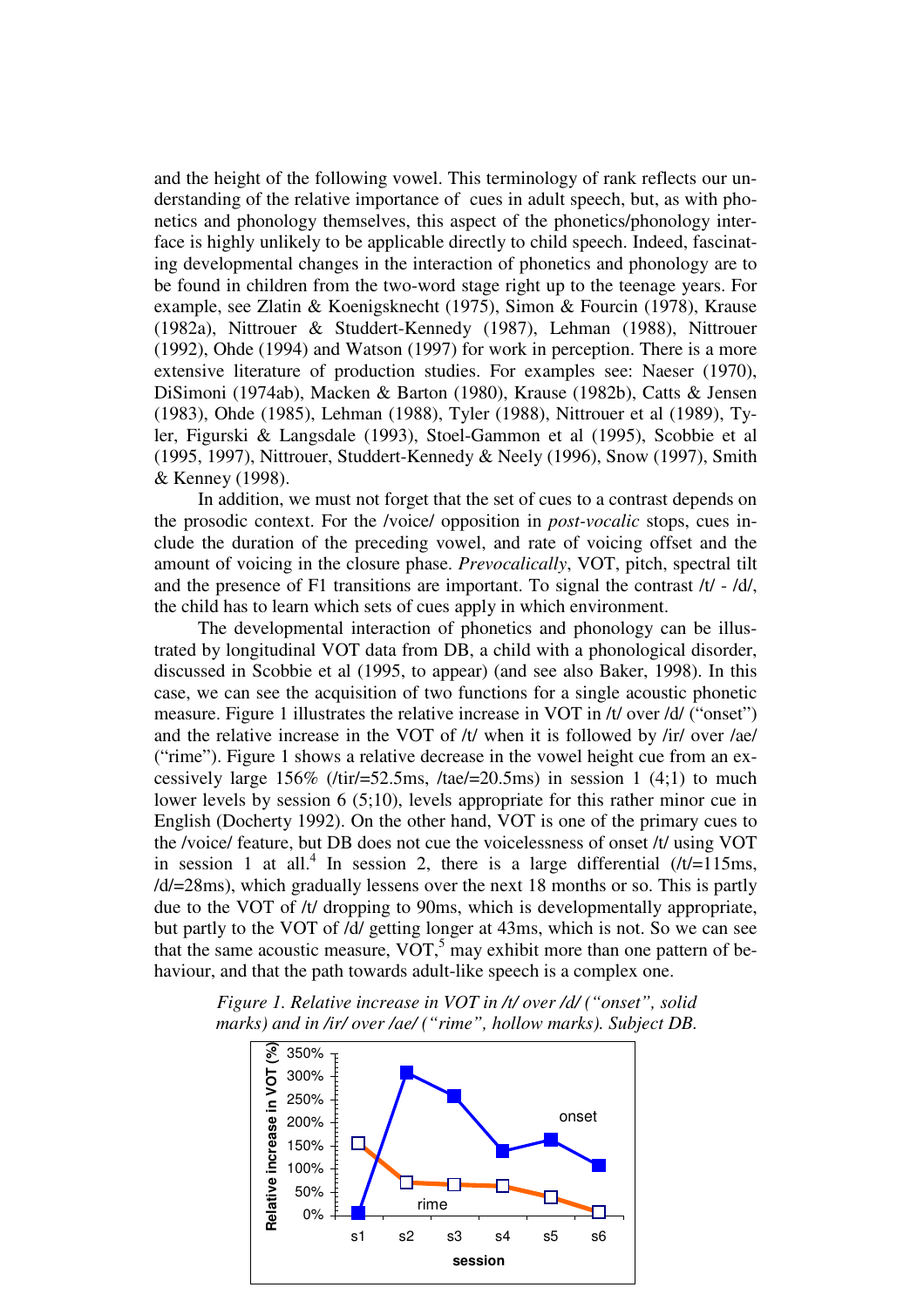Another example, this time from normally developing speech, is Stoel-Gammon et al (1995). They show how vowel duration is used to convey contrastive information about (a) the opposition between long /i/ and short /I/ (in conjunction with spectral cues) and (b) non-contrastive prosodic information, since vowels have greater duration phrase-finally. They show that American English and Swedish children of 2;6 differ markedly in their acquisition of the functions of this cue, because of the differences in the target grammars. There is enormous scope for further work of this kind which tracks the phonetic bases for a successful, perceptible contrast. To know that /i/ and /I/ are "different" in transcription is, as Stoel-Gammon et al (1995) reveal, to know only a little about the acquisition and maturation of the contrast.

The final aspect of the relationship between cues and contrasts which I wish to consider is that, by impressionistic transcription alone, *it may be impossible to know that a contrast has in fact been acquired*. If the set of cues used to convey a contrast is insufficient for the adult listener, or if the differential settings for the cues are not perceivably distinct, then the child's phonological contrast will not be recorded unless specific attention is paid to the cues which *are* conveying it. To rely solely on impressionistic transcription limits our understanding of acquisition — it records the acquisition of particular cue-contrast combinations, and reveals the stages of acquisition which are perceptible to the listener. For example, Macken & Barton (1980) discovered that normally developing children might sound as if they had homophonous /t/ & /d/, /p/ & /b/, /k/  $\&$  /g/, but in fact there could be a period of several months when children expressed these oppositions as a covert contrast (their "category II"). Against all appearances, the children's phonological systems *did* express the contrast in surface structure.

### **3 Literature review of investigations into covert contrast**

The rest of this paper looks in more detail at the phenomenon of covert contrast, a phenomenon which provides the clearest impetus for the armchair phonologist to make use of laboratory-based instrumental techniques. Without such techniques, a wide range of contrasts would have been erroneously labelled "homophonous". Useful reviews are given as introductions to most of the papers mentioned here. In particular, note Tyler & Saxman (1991), Tyler et al (1993), Edwards et al (1997). Farmer (1997) is a very broad review of instrumental analysis in clinical cases, and Weismer (1984) is a detailed review of instrumental work. Weismer in particular provides copious quantitative information and explanation.

In this review I have listed all the investigations into covert contrast of which I am aware in normally developing and phonologically disordered children: that is, subjects apparently without severe motoric limitations on speech. See §4 for further discussion. Covert contrasts have been discovered in struc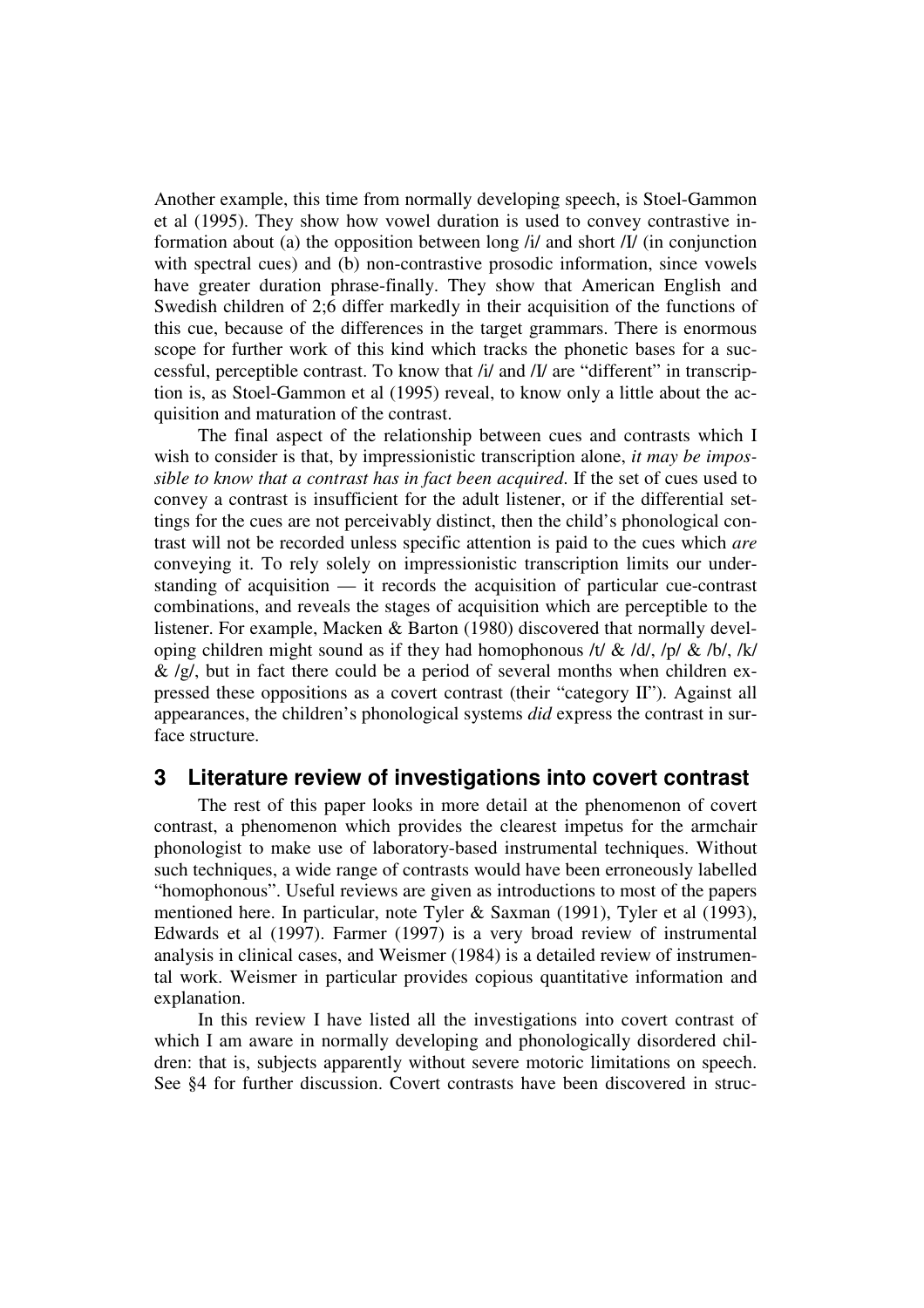ture, manner, voice and place, showing that in principle no parameter of phonological contrast is immune to covert expression. The cases are presented grouped by the apparent effect they have on the phonological system. Nothing particular hangs on the choice of section headings: the *range* of phonological contrasts which have been studied is the important point. For each reference I give an indication of

- 1. the phonetic cue encoding the contrast, other cues investigated, and, if not obvious from the cue, the method of analysis.
- 2. the subject group studied: "nd" for normally developing children and "pd" for children with phonological disorder. The difference between nd and pd children might be very important, especially if the pd children had been receiving therapy prior to the contrast being detected (Tyler & Saxman, 1991). The subjects' approximate age is also provided if appropriate.

the frequency of occurrence of covert contrast. We need to consider not only the number of cases discovered, but also the number of investigations which have been made. Together, these give a "hit rate". Sometimes the evidence for covert contrast is equivocal or the number of relevant subjects who have homophonony for the relevant parameter is not clear, and the numbers are therefore somewhat approximate. Further, it should be noted that interim or negative results are not likely to be published, and since I am only considering publications, the hit rates may be unrealistically high (cf. footnote 23). On the other hand, it is sometimes the case that additional analysis of a negative results reveals that covert contrast *is* present (Scobbie et al, to appear). Finally, note that the hit rate may raised by the preponderance of studies of older children with phonological disorder.

#### **3.1 Obstruent voicing neutralisation (word-initial)**

This is one of the areas in which the greatest number of investigations have been made, with convert contrast uncovered quite often, in both nd and pd children. Here and below, the duration of VOT and other events is measured from waveforms and/or spectrograms.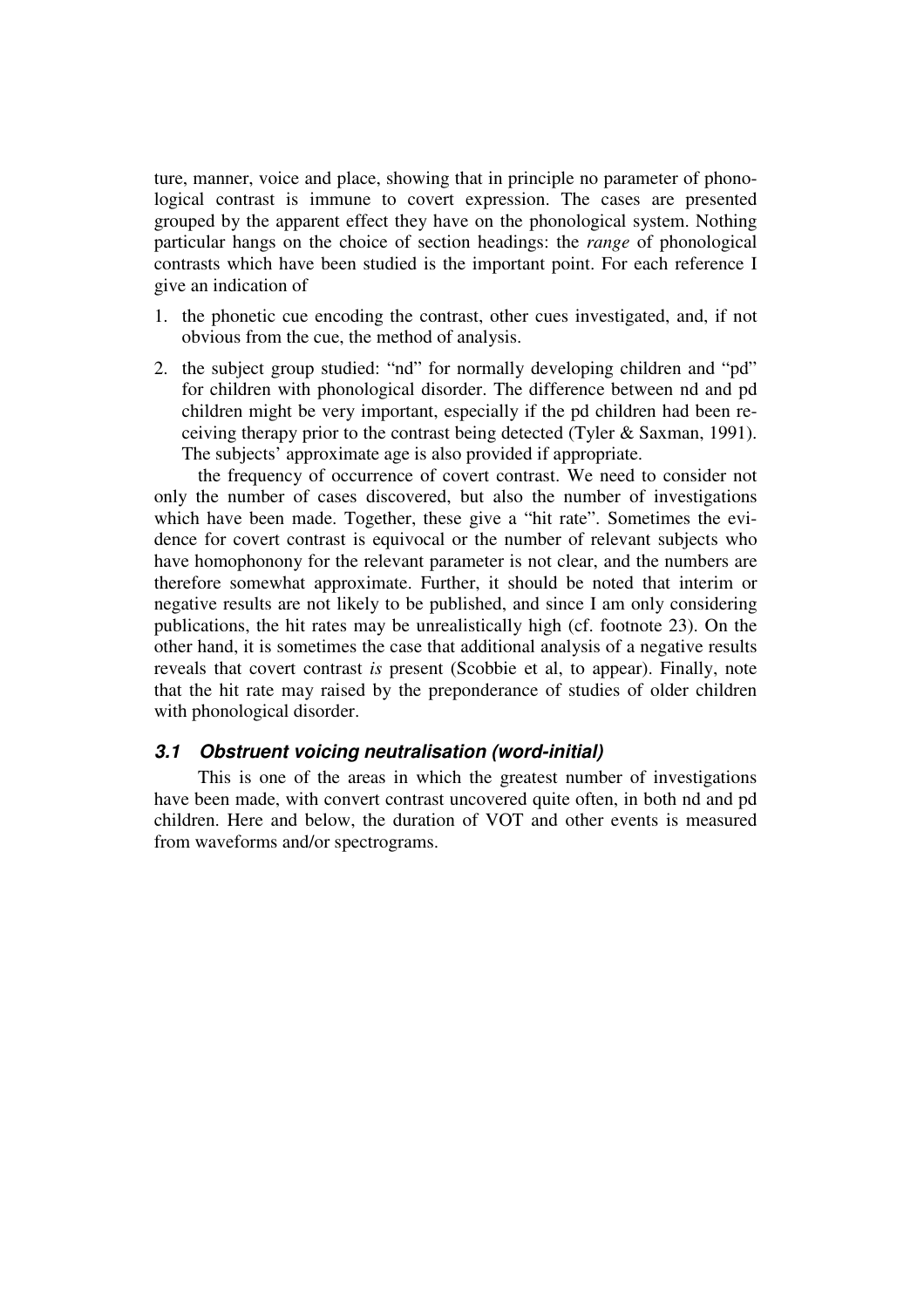| <b>Reference</b>                                 | Cue/analysis                                                            | S                 | <b>Hit rate</b>         |
|--------------------------------------------------|-------------------------------------------------------------------------|-------------------|-------------------------|
| Macken & Barton (1980)                           | VOT                                                                     | nd<br>>1;6        | $3$ of $3 + 1$<br>overt |
| Maxwell & Weismer (1982)                         | VOT, voicing during<br>closure, perceptual<br>test <sup>6</sup>         | pd<br>3:11        | $1$ of $1$              |
| Gierut & Dinnsen (1986)                          | VOT, closure dura-<br>tion                                              | pd<br>4:4         | 1 of $2$                |
| Forrest & Rockman (1988)                         | Perceptual test, F1,<br>F0, burst spectra<br>and amplitude <sup>7</sup> | $pd \approx$<br>4 | $2$ of $3$              |
| <b>Tyler, Edwards &amp; Saxman</b><br>$(1990)^8$ | VOT                                                                     | $pd \approx$<br>5 | 2 (D1, D4)<br>of 4      |
| Tyler, Figurski & Langsdale<br>(1993)            | <b>VOT</b>                                                              | pd<br>4:7         | 1 of 4                  |
| Scobbie et al (to appear) <sup>9</sup>           | <b>Breathy voice qual-</b><br>ity (H1-H2)                               | pd<br>4:1         | 1 of 1                  |
| Catts & Jensen (1983)                            | <b>VOT</b>                                                              | pd                | 0? of 2 $11$            |

# **3.2 Obstruent voicing neutralisation (word-final)**

| <b>Reference</b>                                                                     | Cue/analysis          |                                                 | <b>S</b> Hit rate     |
|--------------------------------------------------------------------------------------|-----------------------|-------------------------------------------------|-----------------------|
| Weismer, Dinnsen & Elbert DVD <sup>13</sup><br>(1981) & Weismer (1984) <sup>12</sup> |                       |                                                 | $\frac{pd}{7}$ 4 of 5 |
| <b>Smit &amp; Bernthal (1983)</b>                                                    | <b>Vowel duration</b> | $\begin{bmatrix} pd \approx \\ 5 \end{bmatrix}$ | $5$ (or 6) of 6       |

### **3.3 Weak syllable deletion**

| Reference                   | Cue/analysis              |           | S Hit rate |
|-----------------------------|---------------------------|-----------|------------|
| Carter & Gerken (to appear) | Duration of whole<br>word | nd<br>2:4 | 9 of 10    |

## **3.4 Consonant harmony**

I know of no cases in which a supposed consonant harmony has been shown to involve only an apparent change in place of articulation.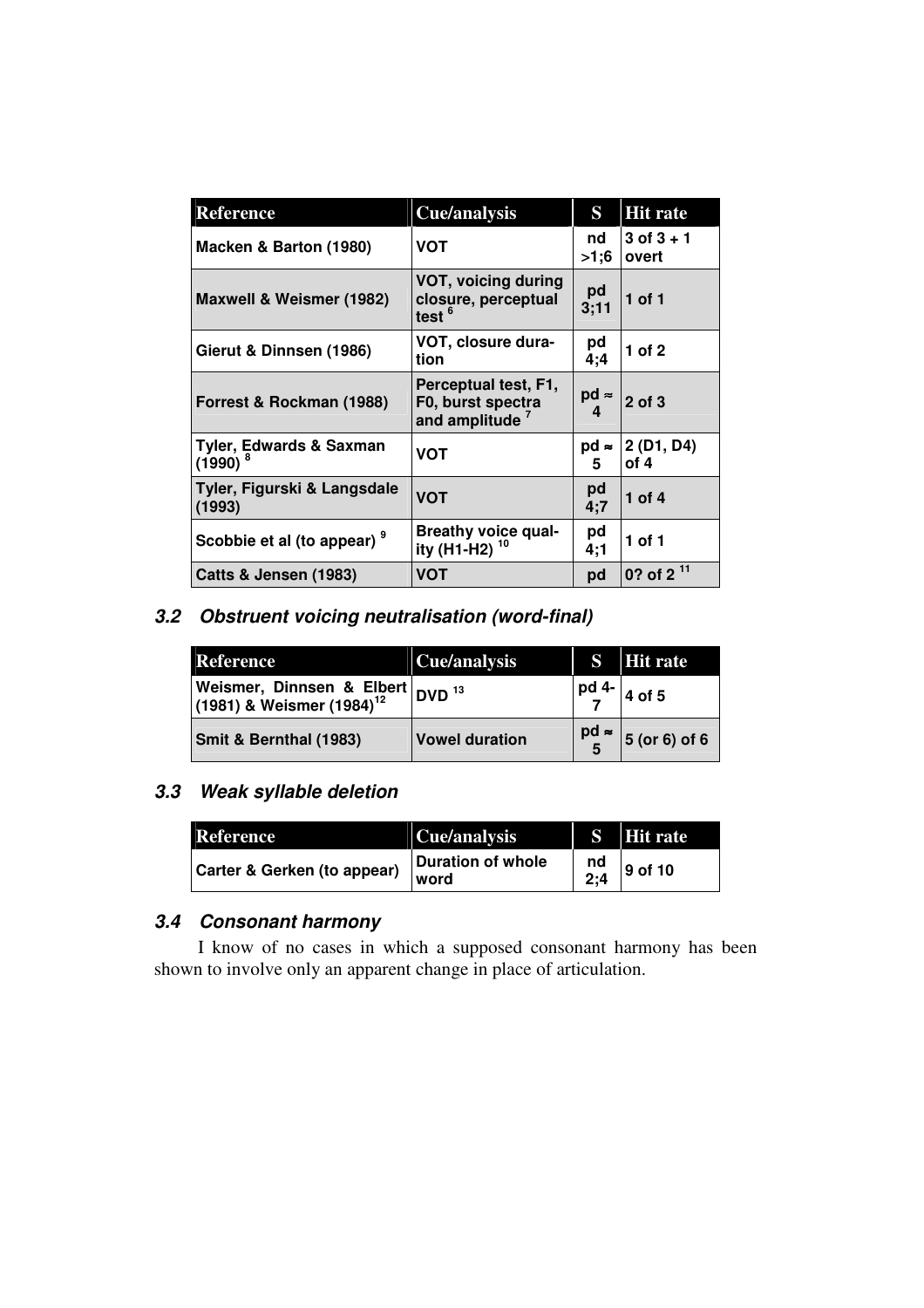# **3.5 Velar fronting**

| <b>Reference</b>                                    | Cue/analysis                                            | S                    | <b>Hit rate</b>       |
|-----------------------------------------------------|---------------------------------------------------------|----------------------|-----------------------|
| Forrest, Weismer, Hodge,<br>Dinnsen & Elbert (1990) | <b>Spectral moments</b><br>analysis of burst<br>spectra | pd<br>$3:6 -$<br>6;6 | 1 of 4                |
| <b>Tyler, Edwards &amp; Saxman</b><br>$(1990)^{14}$ | <b>VOT</b>                                              | $pd \approx$         | 1 (D2) of 2           |
| Tyler, Figurski & Langsdale<br>(1993)               | <b>VOT</b>                                              | pd<br>4;7            | 0 (or 2?) of<br>3     |
| Young & Gilbert (1988)                              | <b>VOT</b>                                              | $pd$<br>$3:9$        | 0 of 13 <sup>15</sup> |

# **3.6 Alveolar backing**

| <b>Reference</b>                                 | Cue/analysis                                    | S            | <b>Hit rate</b> |
|--------------------------------------------------|-------------------------------------------------|--------------|-----------------|
| <b>Gibbon (1990)</b>                             | <b>EPG analysis of</b><br>place of articulation | pd<br>4;10   | $1$ of 1        |
| Gibbon, Dent & Hardcastle<br>(1993)              | <b>Place of articulation</b><br><b>EPG</b>      | pd 9         | $1$ of 1        |
| Tyler, Edwards & Saxman<br> (1990) <sup>17</sup> | VOT                                             | $pd \approx$ | 1 (D1) of 2     |

# **3.7 Glide and liquid homophony**

| <b>Reference</b>                     | <b>Cue/analysis</b>                        | S             | <b>Hit rate</b>    |
|--------------------------------------|--------------------------------------------|---------------|--------------------|
| Kornfeld & Goehl (1974)              | <b>Formant analysis</b>                    | $2^{18}$      |                    |
| Hoffman, Steger & Daniloff<br>(1983) | <b>Formant analysis</b><br>$(F2)^{19}$     | pd            | 8 of 12            |
| <b>Chaney (1988)</b>                 | Formant analysis <sup>20</sup>             | nd/p<br>d     | 3? of 4/2?<br>of 4 |
| McLeod & Isaac (1995)                | <b>Duration and inten-</b><br>sity $^{21}$ | $pd$<br>$5;0$ | 1 of 1             |

# **3.8 Stopping**

| <b>Reference</b>    | Cue/analysis | S Hit rate      |
|---------------------|--------------|-----------------|
| <b>Tyler (1995)</b> | <b>VOT</b>   | $pd 5$   1 of 3 |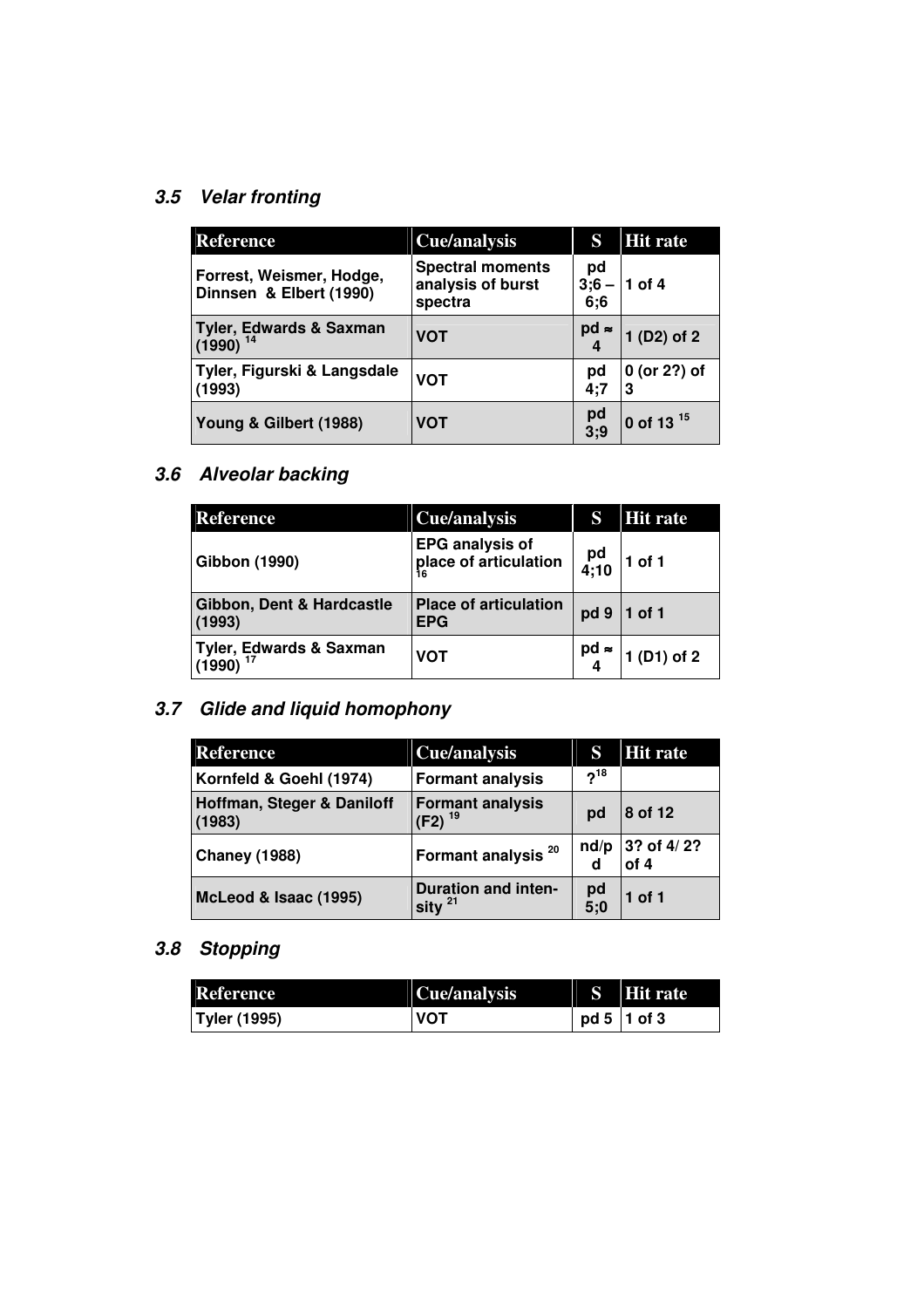### **3.9 /s/ dentalising**

| Reference                       | Cue/analysis                      | S Hit rate                      |
|---------------------------------|-----------------------------------|---------------------------------|
| <b>Baum &amp; McNutt (1990)</b> | duration, amplitude<br>& centroid | $\sim$ 1 nd 5- $\Big  8$ of 10? |

### **3.10 Cluster reduction and coda deletion (word-final)**

| <b>Reference</b>                                                   | <b>Cue/analysis</b>                                 | S             | <b>Hit rate</b> |
|--------------------------------------------------------------------|-----------------------------------------------------|---------------|-----------------|
| Weismer, Dinnsen & Elbert<br>(1981) & Weismer (1984) <sup>22</sup> | <b>DVD</b>                                          | pd 4-         | 4 of 5          |
| <b>Weismer (1984)</b>                                              | F <sub>2</sub> at end of vowel                      | pd            | 2 of 4          |
| Tyler & McComber (1998)                                            | <b>Pitch to indicate</b><br>plural                  | pd<br>>3:1    | 2 of 4          |
| Camarata & Gandour (1985)                                          | Pitch, duration &<br>intensity for plural<br>suffix | $pd$<br>$3:8$ | $1$ of $1$      |
| Camarata & Erwin (1988)                                            | Pitch & duration to<br>indicate plurality           | pd<br>3:7     | 1 of 1          |

### **3.11 Cluster reduction and onset deletion (word-initial)**

| <b>Reference</b>                     | Cue/analysis                              | S                 | <b>Hit rate</b>  |
|--------------------------------------|-------------------------------------------|-------------------|------------------|
| Catts & Kamhi (1984) <sup>23</sup>   | <b>VOT</b>                                | nd<br>2:3         | 1 of $6$         |
| <b>Tyler (1995)</b>                  | <b>VOT</b>                                | $nd \approx$<br>5 | $1$ of $3$       |
| Scobbie et al (1996, to ap-<br>pear) | <b>Breathy voice qual-</b><br>ity (H1-H2) | pd<br>4:1         | 1 of 1 $^{24}$   |
| <b>Weismer (1984)</b>                | <b>Obstruent Interval</b>                 | pd<br>7;2         | 1 of 1           |
| Smit & Bernthal (1983)               | VOT                                       | $pd \approx$<br>5 | 1? (s21) of<br>6 |

## **4 Where to look for other examples**

Apart from papers which I have inadvertently overlooked, there are a number with suggestive results which may indicate covert contrast, but where not quite enough information is given to be conclusive one way or the other. For example, McLeod, van Doorn & Reed (1998) carried out acoustic comparison of reduced /sk/ and /st/ against /k/ and /t/ in a study of 16 nd English-speaking children. In 12 token pairs, children differentiated the reduced cluster (VOT=26ms)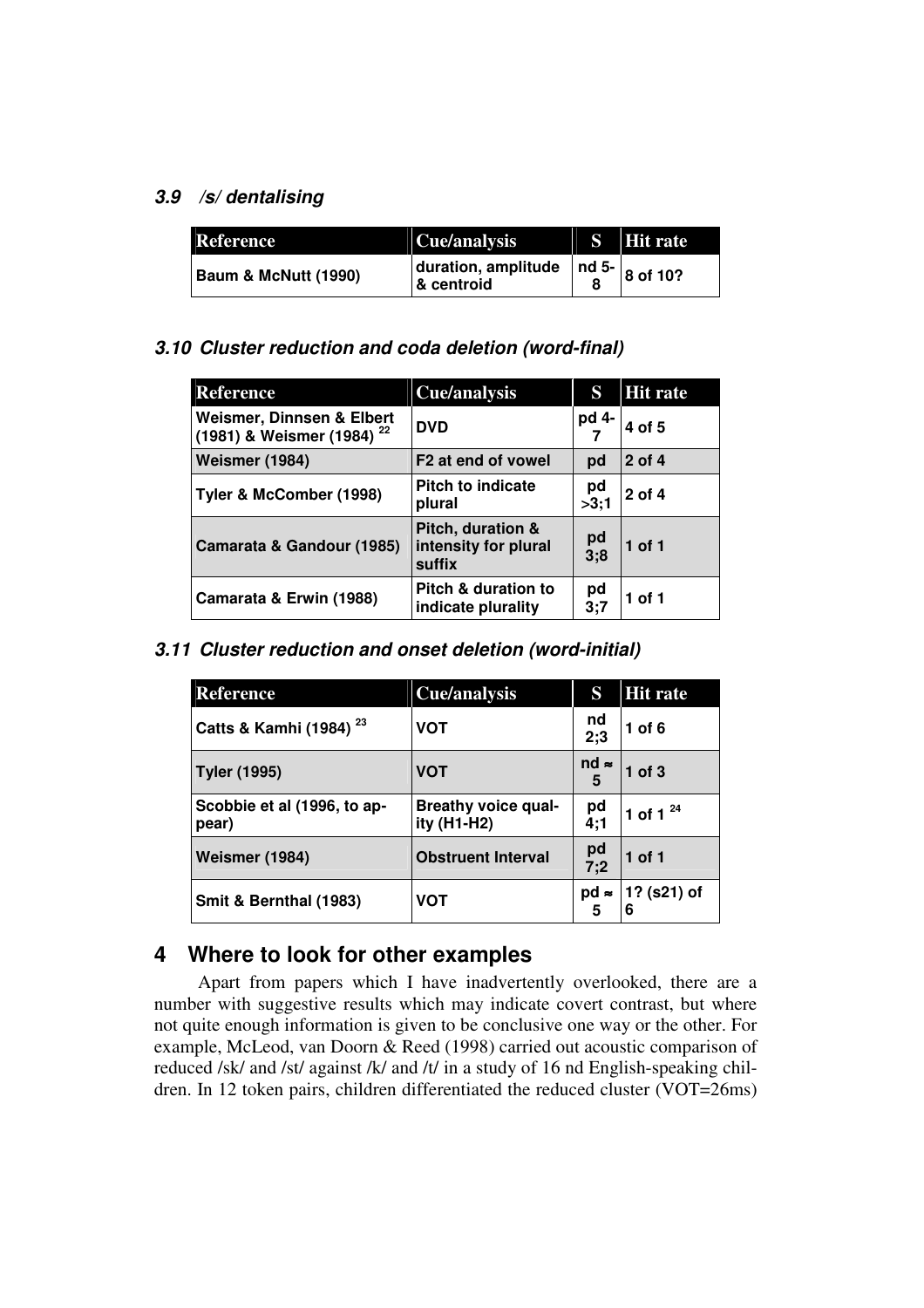from the aspirated singleton (VOT=80ms). It is not clear whether this was an easily perceptible difference or whether /st/ was transcribed as  $[t^h]$  despite the difference in aspiration. Nor, unfortunately, were reduced /st/ and /sk/ analysed against /d/ and /g/, with which they were presumably homophonous, both being short-lag stops.

A second source is any case of articulation disorder which is classified as having a significant general motoric aspect. I have excluded them from consideration here, but it may be that further insights can be drawn by broadening the scope of investigation. For example, Hardcastle & Morgan (1982) is an EPG and acoustic study, which includes two children diagnosed as dyspraxic with mild dysarthria. One (Stephen, 13) may have initial stop voicing contrasts using VOT. The other (June, 14) has a covert contrast /sn/ as [s] vs. /s/: "fricative cluster reduction was not simply a process of 'omission' of the stop leaving a single fricative element. The articulatory patterns for the fricative during the attempted cluster production were clearly quite different from those during production of fricatives as single elements." (ibid: 64).

Another likely source of cases are studies which have inadvertently hidden the effects of gradual development under the heading of "variability". When measurements from instrumental data are categorised using adult norms, then *covert contrasts within a category will not be detected, by definition*. After all, the reason these contrasts are covert in the first place is that the child's phonetic output for both members of the opposition lies within a single adult category (Figure 2). It may be, however, that data at one extreme of a child's distribution of tokens might result in a rump of correct categorisations. Thus the child might appear to get only a *percentage* of articulations correct. As the child's productions of category 2 (c2) gradually push into the adult category 2 area, the percentage of productions which appear to be "correct" will rise. Such variability does not indicate that the child's output fluctuates between categories. At every stage, the child has a fixed target with a distribution of tokens around the target.

*Figure 2. Two covertly contrastive distributions of tokens (c1 & c2) falling mostly within a single adult category (adult 1). A tail of c2 cases (unshaded) falls into the other adult category. This child's output of category 2 sounds variable: it's sometimes categorised as adult 1 and sometimes as adult 2.* 

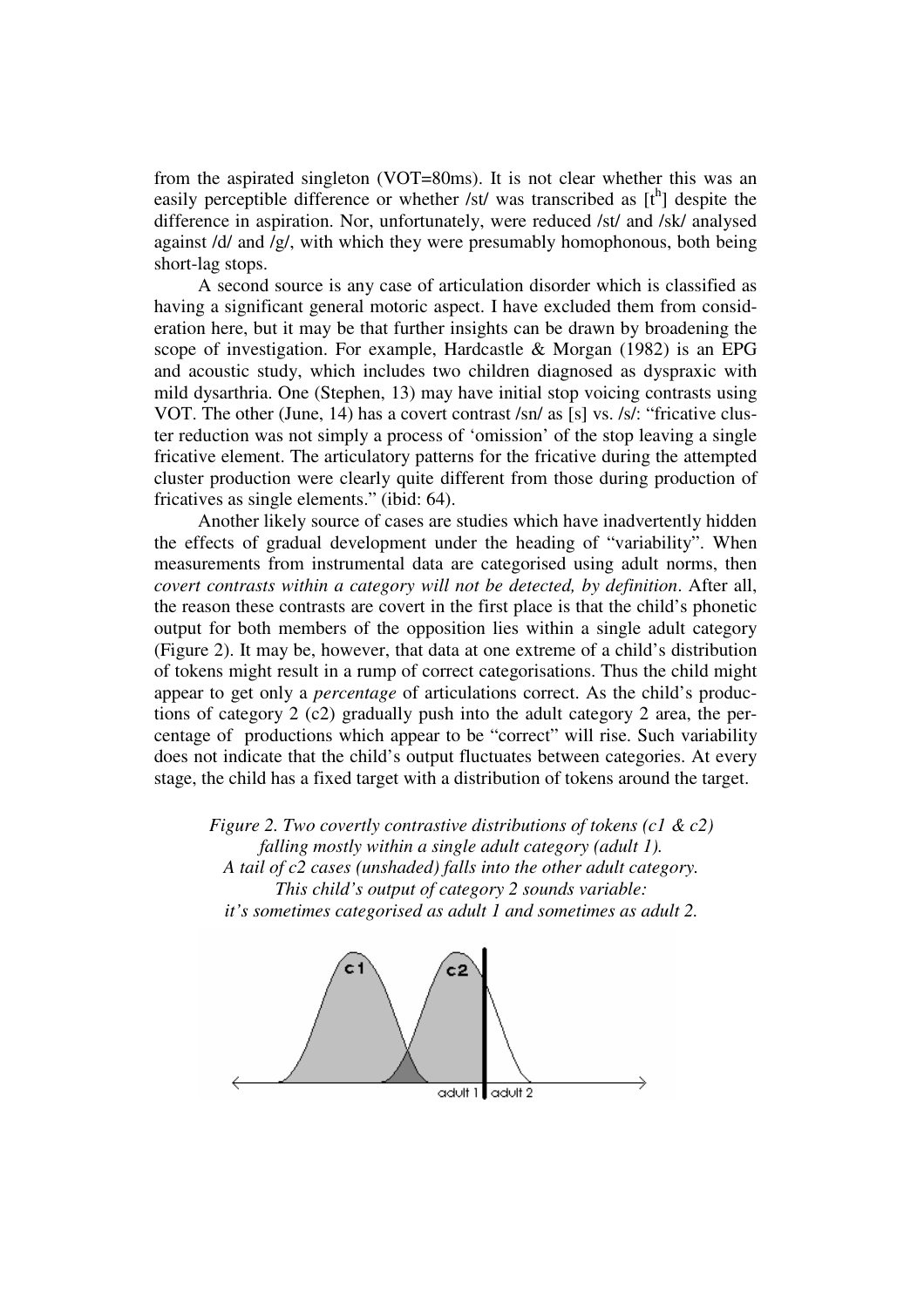Catts and Kamhi (1984), for example, is a longitudinal study of cluster reduction in which instrumental measures of VOT are categorised as short-lag, long-lag or prevoiced. If reduced clusters are typically short lag, they are identified with /d/, and if they are typically long lag, then with /t/. Catts and Kamhi report that all six children have predominately short lag productions when the clusters are reduced to stops, although prevoiced stops and long-lag VOT productions occur too. On this basis, they conclude that /st/, for example, is reduced phonologically to /d/, because /d/ is typically produced in adult speech with a short lag VOT.

The distribution of VOT primarily into the adult short-lag region is a useful finding. Unfortunately, the simple categorisation of VOT into three groups means that detecting covert contrast within one of the groups (such as the shortlag region) is impossible. It *is* possible, however, for undetected patterns of covert contrast to cause variability in such a category-based analysis. In this case, the youngest subject (AS) started the study at 1;9 with poor phonetic control of VOT. In sessions 1 to 3, 33.3% of voiceless singleton stops were categorised as short lag. Following the phonetic mastery of long lag VOT for /p t k/ in session 4, her output for the clusters altered too. /st/ changed: it was typically reduced to a fricative, and while  $\frac{s}{p'}$  and  $\frac{s}{k'}$  remained as stops,  $2^5$  it seems that these stop productions became variable (Table 1) *in terms of the categories used.* 

| Age                | 1:9  | 1;10           | 1;11     | 2:0      | 2:1      | 2:3  | 2:4  | 2:5        |
|--------------------|------|----------------|----------|----------|----------|------|------|------------|
| $%$ short lag      | 81.3 | 80.0           | 75.0     | 46.7     | 52.9     | 47.4 | 50.0 |            |
| $%$ long lag       | 6.3  | $\overline{4}$ | 8.3      | 26.7     | 47.1     | 31.6 | 41.7 | <b>100</b> |
| $\%$ pre-voiced    | 12.5 | <b>16</b>      | $\bf{0}$ | $\bf{0}$ | $\bf{0}$ |      |      | $\bf{0}$   |
| <b>Sample size</b> | 16   | 25             | 24       | 15       | 17       | 19   | 12   | $\bf{2}$   |

*Table 1. Categorisation of voicing/aspiration of stop reductions of AS* 

Catts & Kamhi (1984:560) realise that such variability may mean that "perhaps at this point, AS represented clustered stops *differently* than she represented voiced and voiceless singleton stops" (my emphasis) but do not go so far as to propose that they are represented *correctly*, as is proposed here. Catts and Kamhi saw the significance of this variability, and undertook further, noncategorising, analysis of AS in sessions 6 to 8, and the indications are that AS did indeed have a covert contrast. Pooling the data from sessions 4-8, the mean VOT of cluster reduced stops (39.7ms) was different from singleton voiced stops (21.3ms) t(103)=4.0, p<0.01 and from singleton voiceless stops (64.4ms)  $t(101)=4.2$ ,  $p<0.01$ .

Bond and Wilson (1980) is a more ambiguous case. They analyse 5 subjects (1;10-3;0) who have productive voice contrast in initial stops and cluster reduction to stops ("group II"). Only 9 cluster tokens from each child was ana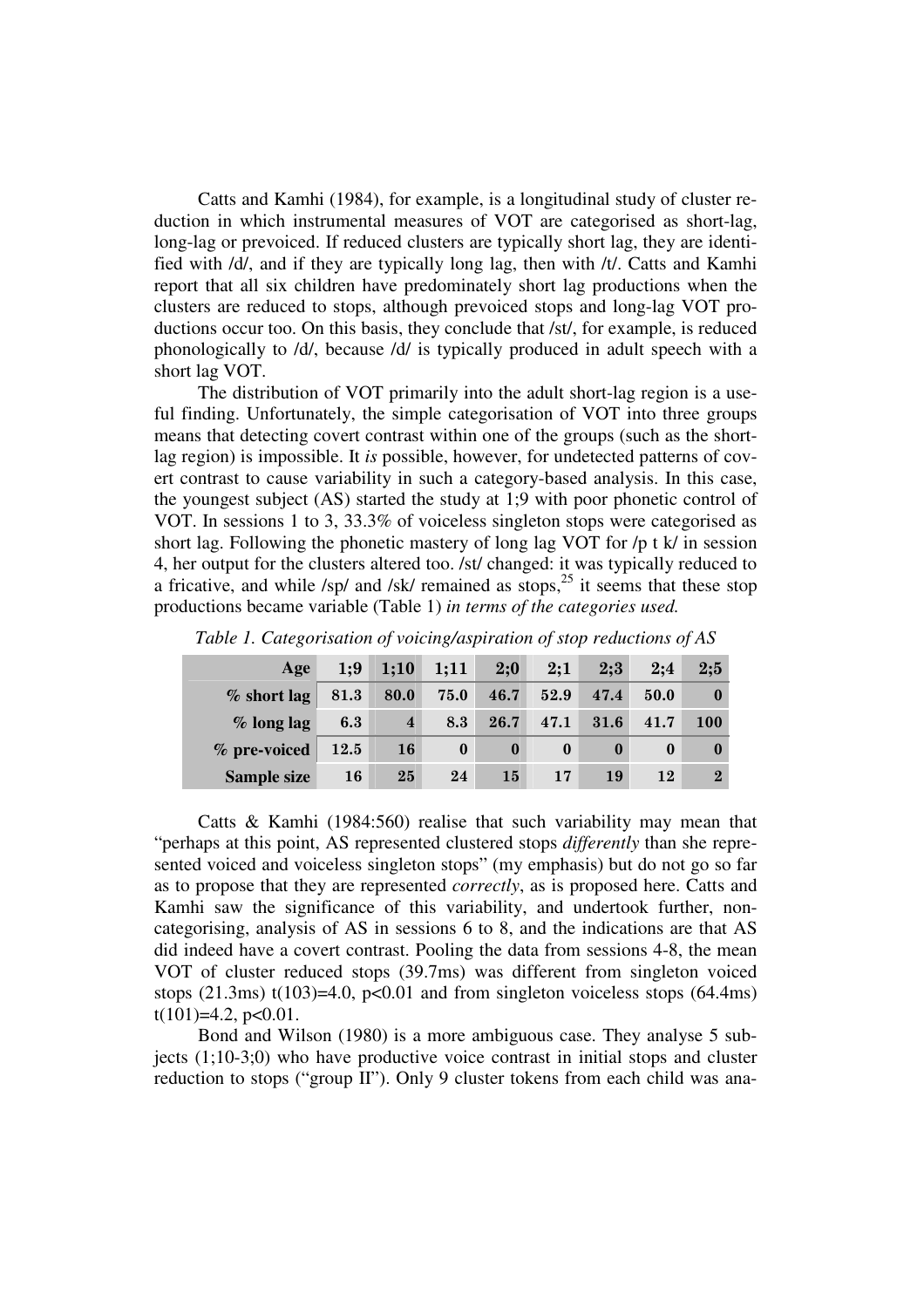lysed, so we have to use the results with caution. However, two of the children used long lag VOT (>30ms) in 100% of reduced clusters, one child in 0%, and the other two were "variable":  $S1$  (1;10) used long lag VOT in 4 cases (44%) and S5 (3;0) in 5 cases (56%). Rather than these children having *variable* output, it maybe that they had (a) an appropriate representation of the clusters and (b) invariable but *inappropriate* phonetic targets for the clusters. The "variable" children may have assigned a VOT target to the clusters which was intermediate between /d/ and /t/.

Bond & Wilson (1980) are aware that /t/, /d/ and /st/ might be homophonous and yet be phonologically distinct: "the children in group II, being aware of the phonological contrast between voiced stops, voiceless stops, and clusters, but being unable to control the complex articulatory gestures necessary for the cluster production, substitute aspiration — a phonetic parameter within their control" (p157). The key theoretical issue is the nature of this substitution. It would be a mistake to think that the only way to achieve long-lag aspiration for /st/ is a categorical and phonological rule mediating two levels of phonological representation (/st/  $\rightarrow$  /t/). Such neutralisation rules erroneously make covert contrast between /t/ and /st/ impossible. It may be rather that these children's phonetics/phonology interface assigns aspiration directly as the interpretation of the /s/ in /st/ rather than assigning a lingual fricative gesture. The evidence (from covert contrast, "variability", immature overt contrasts, and from speech perception) is that in many cases, the child has a stable, adult-like lexical representation but immature linguistic speech motor and perceptual interpretations of the adult-like cognitive categories.

Finally, see Weismer (1984) and Farmer (1997) for a few other possible cases which it has not been possible to consult in the preparation of this paper. It has also not been possible to consult Menyuk (1972) nor Kornfeld (1971), though the discussion in Bond & Wilson (1980) suggests that both may be relevant.

#### **5 Conclusion**

It must be recognised that the child has to acquire both the phonological system *and* the phonetic system of their native language, and these subgrammars develop in tandem over several years. It is essential that we scrutinise both areas *and* the interface between them if the acquisition of spoken language is to be understood. Covert contrast is one clear example of this interaction: a phenomenon in which contrasts are made by the speaker but not detected by the listener. Impressionistic transcriptions of speech are fatally flawed as a means of investigating the speaker's phonological system in all such cases.

In this paper I have reviewed the cases of covert contrast of which I am aware, in order to try to estimate how widespread the phenomenon is. It is clear that covert contrast can affect any aspect of phonetic production, causing misperception of contrasts in voicing, manner, place and structure. In that sense, it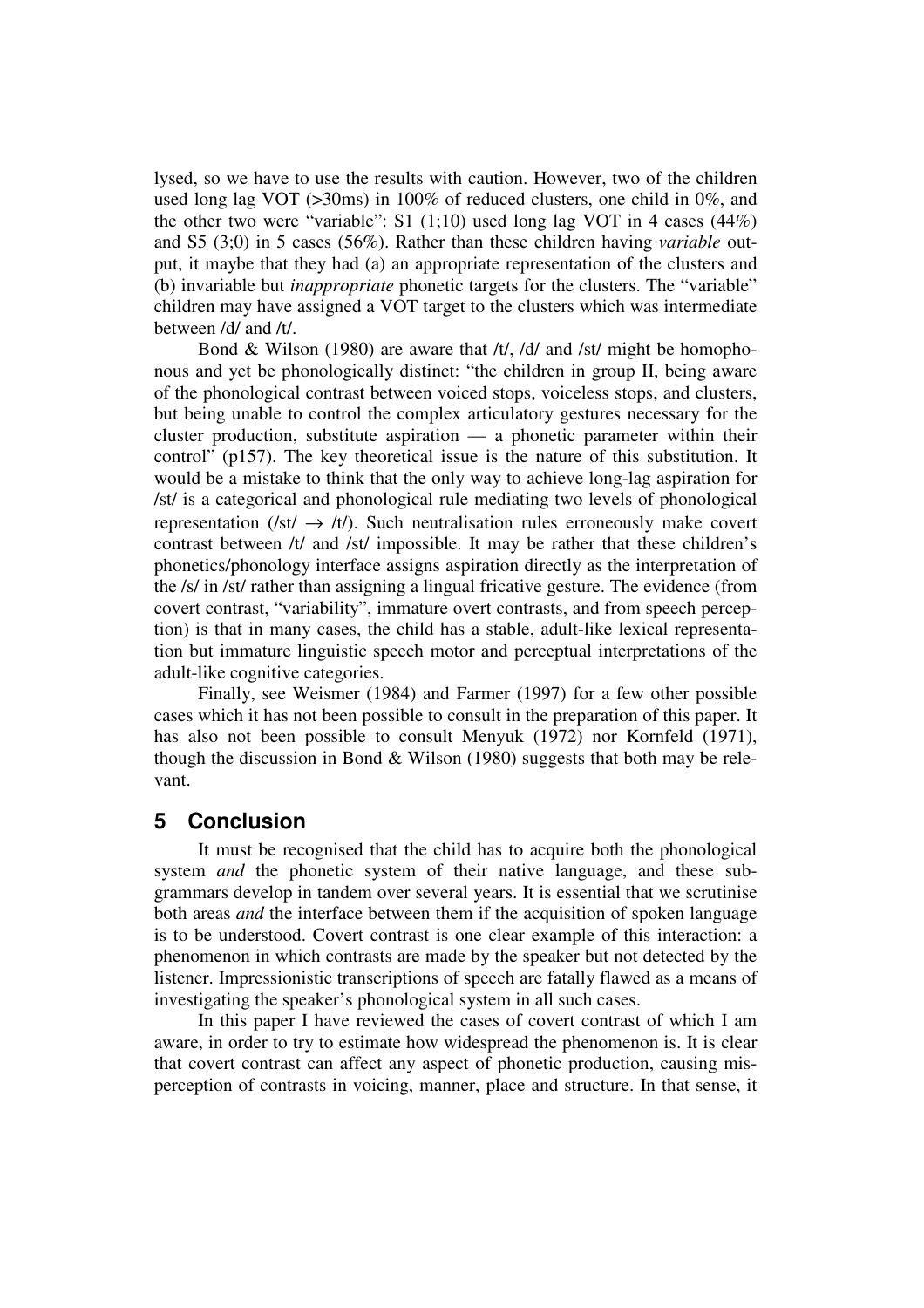is ubiquitous. But we cannot tell how many children have covert contrasts. The majority of studies have a reasonably high hit-rate, but most have concentrated on older children, most of whom have been diagnosed with, and may be being treated for, a phonological disorder. Only future research, especially on younger children who appear to be developing normally, will be able to reveal the extent to which this phenomenon of the phonetics/phonology interface is a normal aspect of child language.

### **6 Notes**

\*

 This paper would never have been written without Bill Hardcastle, Fiona Gibbon and Paul Fletcher. It stems directly from their work on the acquisition of speech, specifically from their project on consonant cluster acquisition in phonological disorder into which I fell. Thanks to Bill, Fiona and Paul, and also to Jocelynne Watson, Sharynne McLeod, Nigel Hewlett, Ben Matthews, Alice Turk, Anne McPhail, Lesley Baker, Karen Budewig, Lucy Ellis, Diana Archangeli, Ann Tyler, Daphne Waters and Cassie Mayo. All the above have been very stimulating in discussion and/or helpful in providing references: sadly there is much more to be set down than there is space for here. They are not, of course, responsible for any oversights, omissions or misguided opinions in the text. Financial support for the research and attendance at CLS is gratefully acknowledged: MRC grant #G9117453, ESRC grant #R00023 7135, and the Department of Speech and Language Sciences at QMC. Email: **j.scobbie@sls.qmced.ac.uk**

- 1 In addition, there are non-linguistic motor control and general cognitive immaturities.
- 2 Due to pressures of space, the discussion is biased towards speech production rather than perception and on children approaching and beyond the two-word stage, rather than infants. 3
- Acoustic and articulatory methods of analysis are not perfect, of course. 4
- Nevertheless, DB conveys the contrast  $/t/ /d/$  covertly in session 1: see §3.1, §3.11.
- 5 It is highly probable that there are different control strategies for each "type" of VOT, with the /t/-/d/ contrast being basically laryngeal, and the /ir/-/ae/ contrast being due to supraglottal vocal tract aerodynamics and/or physiology (Docherty, 1992) typical of high vowels. 6
- Stop duration was also investigated, and was not a cue to the contrast. 7
- No solid contrast in VOT.
- 8 See also §3.5.
- 9  $\frac{9}{10}$  See also §3.11.
- Extensive durational analysis of VOT, stop closure, vowel offset, or rime revealed no contrast, but see McPhail (1998) for suggestive durational results on the delay in onset of modal voicing. Spectral study of F2 transitions revealed no covert contrast (Baker, 1998).
- 11 There are 9 subjects in all, some making not contrast, others an exaggerated one.
- $12$  See also §3.2.
- $13$  DVD = differential vowel duration as conditioned by the voice of the target coda stop.
- <sup>14</sup> See also §3.1 & §3.6.
- <sup>15</sup> The subjects were treated as a group. No information about individuals.
- <sup>16</sup> Masked alveolar gestures were discovered in one sister. The other, whose alveolars sounded correct, were *also* doubly articulated in a very similar way, but sounded velar due to timing differences.
- <sup>17</sup> See also § 3.1 & § 3.5.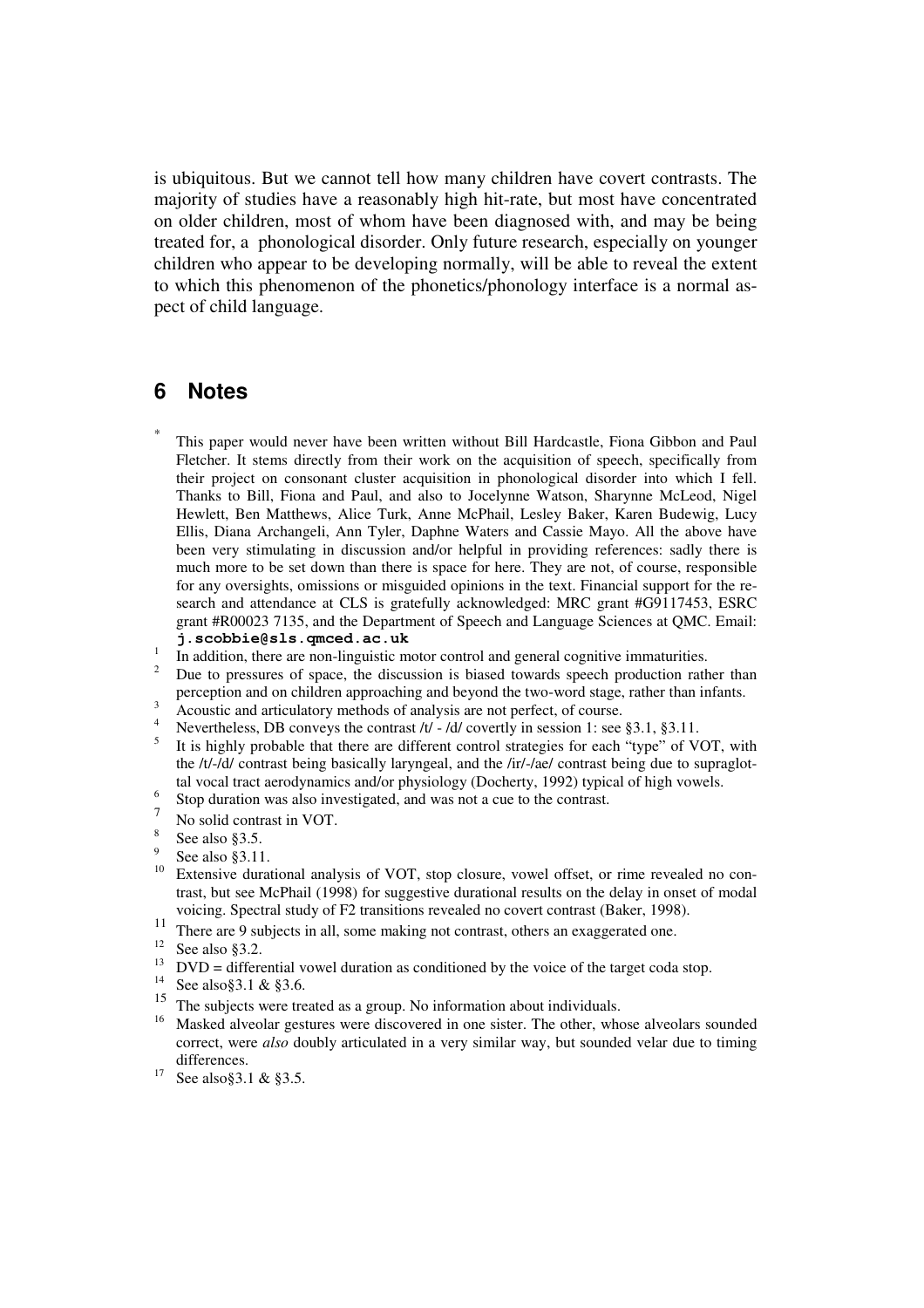- I did not gain access to this paper due to an oversight.
- 19 <sup>19</sup> There was no difference in F1, segmental duration or amplitude.
- F1, F2 & F3 were studied, plus F2 transition rate. No general result for groups. Informal conclusions about hit rate are given.
- 21 F2 and F3 showed no difference.
- <sup>22</sup> See also §3.2 same studies, same subject, both contrasts simultaneous.
- $\frac{23}{24}$  See §4.
- To date, extensive durational analysis has revealed no covert contrast in initial cluster reduction in any of the eight monolingual pd subjects in the QMC Cluster Acquisition Database, though analysis is still underway. (The hit rate refers to the use of the H1-H2 spectral tilt analysis measure). Scobbie et al (1997) conclude that two other subjects have a phonetic basis to their /s/+ stop cluster reduction to fricatives on the basis of the spirantised and lenited phonetic realisation of the clusters *after* they'd been overtly acquired, but durational analysis didn't furnish proof of covert contrast.
- <sup>25</sup> Subject RS (pd) in Scobbie et al (1997) shows reduction of /st/ to a fricative while /sp/ and /sk/ are articulated correctly. In his case it appears that the reduction of /st/ is due to phonetic spirantisation of the homorganic cluster. This conclusion is drawn because spirantisation is strong even after /st/ begins to be transcribed [st]. The homorganic nature of /st/ gives rise to different problems of gestural timing and coordination than heterorganic  $/s/ +$  stop clusters. If it proves difficult to master the transition from [s] to [t], /st/ may be articulated by a lingual movement which provides enough constriction to generate alveolar friction but not enough to enable closure, pressure build-up and release. The case of AS in Catts & Kamhi (1984) provides further support for the analysis of RS.

### **7 References**

- Amorosa, H., E. von Benda, E. Wagner & A. Keck. 1985. Transcribing phonetic detail in the speech of unintelligible children: a comparison of procedures. *British Journal of Disorders of Communication* 20: 281-287.
- Baker, L.C. 1998. Lingual onset-rime coarticulation in the speech of phonologically disordered child: a longitudinal study. Unpublished honours thesis, Department of Linguistics, University of Edinburgh.
- Baum, S.R. & J.C. McNutt. 1990. An acoustic analysis of frontal misarticulation of /s/ in children. *Journal of Phonetics* 18: 51-64.
- Bond, Z.S. & H.F. Wilson. 1980. /s/ plus stop clusters in children's speech *Phonetica* 37: 149-158.
- Camarata, S. & J. Gandour. 1985. Rule invention in the acquisition of morphology by a languageimpaired child. *Journal of Speech and Hearing Disorders* 50: 40-45.
- Camarata, S. & L. Erwin. 1988. Rule invention in the acquisition of morphology revisited: a case of transparent semantic mapping. *Journal of Speech and Hearing Research* 31:425-431.
- Carter, A. & L Gerken. to appear. Evidence for adult prosodic representations in weak syllable omissions of young children. In E. Clark ed.. *The Proceedings of the Twenty-Ninth Annual Child Language Research Forum*. Stanford, CA: CSLI. 101-110.
- Catts, H.W. & P.J. Jensen. 1983. Speech timing of phonologically disordered children: voicing contrasts of initial and final stop consonants. *Journal of Speech and Hearing Research* 26: 501-510.
- Catts, H.W. & A.G. Kamhi. 1984. Simplification of /s/+stop consonant clusters: a developmental perspective. *Journal of Speech and Hearing Research* 27: 556-561.
- Chaney, C. 1988. Acoustic analysis of correct and misarticulated semivowels. *Journal of Speech and Hearing Research* 31: 275-287.
- DiSimoni, F.G. 1974a. Effect of vowel environment on duration of consonants in the speech of three-, sixand nine-year-old children. *The Journal of the Acoustical Society of America* 55: 360-361.
- DiSimoni, F.G. 1974b. Influence of consonant environment on duration of vowels in the speech of three-, six-, and nine-year-old children. *The Journal of the Acoustical Society of America* 55: 362-363.
- Docherty, G.J. 1992. *The timing of voicing in British English obstruents.* Fovis.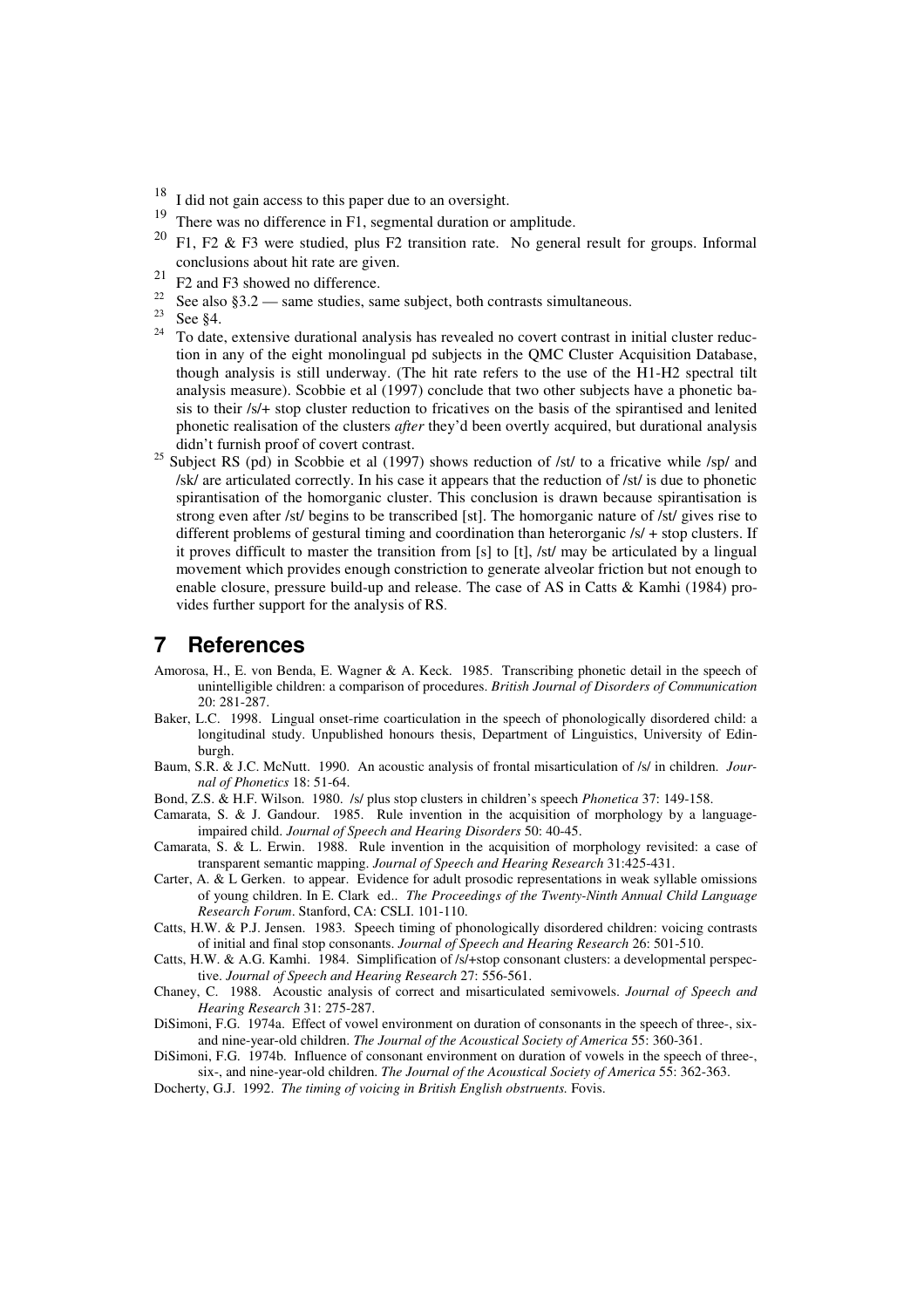- Edwards, J, F. Gibbon & M. Fourakis. 1997. On discrete changes in the acquisition of the alveolar/velar stop consonant contrast. *Language and Speech* 20: 203-210.
- Farmer, A. 1997. Spectrographic applications to pathology. In M. Ball & C. Code *Instrumental Clinical Phonetics*. London: Whurr Publishers, 22-63.
- Forrest, K. & B.K. Rockman. 1988. Acoustic and perceptual analysis of word-initial stop consonants in phonologically disordered children. *Journal of Speech, Language and Hearing Research* 31: 449- 459.
- Forrest, K., G. Weismer, M. Hodge, D.A. Dinnsen & M.A. Elbert. 1990. Statistical analysis of wordinitial /k/ and /t/ produced by normal and phonologically disordered children. *Clinical Linguistics and Phonetics* 4: 327-340.
- Gibbon, F. 1990. Lingual activity in two speech-disordered children's attempts to produce velar and alveolar stop consonants: evidence from electropalatographic (EPG) data. *British Journal of Disorders of Communication* 25: 329-340.
- Gibbon, F. 1997. *Lingual Articulation in Children with Developmental Speech Disorders*. PhD Thesis, University of Luton.
- Gibbon, F., H. Dent & W.J. Hardcastle. 1993. Diagnosis and therapy of abnormal alveolar stops in a speech-disordered child using EPG. *Clinical Linguistics and Phonetics* 7: 247-268.
- Gierut, J.A. & D.A. Dinnsen. 1986. On word-initial voicing: converging sources of evidence in phonologically disordered speech. *Language and Speech* 29: 97-114.
- Gierut, J.A., M. Elbert & D.A. Dinnsen. 1987. A functional analysis of phonological knowledge and generalization learning in phonologically disordered children. *Journal of Speech and Hearing Research* 30: 462-479.
- Hardcastle, W.J. & R.A. Morgan. 1982. An instrumental investigation of articulation disorders in children. *British Journal of Disorders of Communication* 17: 47-65.
- Hewlett, N. 1988. Acoustic properties of /k/ and /t/ in normal and phonologically disordered speech. *Clinical Linguistics and Phonetics* 2: 29-45.
- Hoffman, P.R., S. Stager & R.G. Daniloff. 1983. Perception and production of misarticulated /r/. *Journal of Speech and Hearing Disorders* 48: 210-215.
- Kornfeld, J.R. 1971. What initial clusters tell us about a child's speech code. *MIT Quarterly Progress Report* 101: 218-221.
- Kornfeld, J.R. & H. Goehl. 1974. A new twist to an old observation: Kids know more than they say. In: *Papers from the Tenth Annual Meeting of the Chicago Linguistic Society, Parasession on Natural Phonology*. Chicago: Chicago Linguistic Society, 210-219.
- Krause, S.E. 1982a. Vowel duration as a perceptual cue to postvocalic consonant voicing in young children and adults. *The Journal of the Acoustical Society of America* 71: 990-995.
- Krause, S.E. 1982b. Developmental use of vowel duration as a cue to postvocalic stop consonant voicing. *Journal of Speech and Hearing Research* 25: 388-393.
- Lehman, M.E. 1988. On the development of speech perception and production: evidence from the vowel duration cue to final consonant voicing. Unpublished PhD Thesis, University of Michigan.
- McLeod, S., J. van Doorn & V. Reed. 1998. Homonyms in children's productions of consonant clusters. In W. Ziegler & K. Deger (eds.) *Clinical Phonetics and Linguistics* London: Whurr Publishers, 106-114.
- McLeod, S. & K. Isaac. 1995. Use of spectrographic analyses to evaluate the efficacy of phonological intervention. *Clinical Linguistics and Phonetics* 9: 229-234.
- McPhail, A. 1998. Unpublished honours thesis, Department of Linguistics, University of Edinburgh.
- Macken, M.A. & D. Barton. 1980. The acquisition of the voicing contrast in English: a study of voice onset time in word-initial stop consonants. *Journal of Child Language* 7: 41-74.
- Maxwell, E.M. 1981. The use of acoustic phonetics in phonological analysis. *Journal of the National Student Speech Language Hearing Association* 9: 20-37.
- Maxwell, E.M. & G. Weismer. 1982. The contribution of phonological, acoustic, and perceptual techniques to the characterization of a misarticulating child's voice contrast for stops. *Applied Psycholinguistics* 3: 29-43.
- Menyuk, P. 1972. Clusters as single underlying consonants: evidence from children's production. In: Rigault, A. and Charbonneau, R. (eds.) *Proceedings of the Seventh International Congress of Phonetic Sciences*. The Hague: Mouton, 1161-1165.
- Naeser, M.A. 1970. The American child's acquisition of differential vowel duration.: Madison WI: Research and Development Center for Cognitive Learning, University of Wisconsin. Technical Report 144.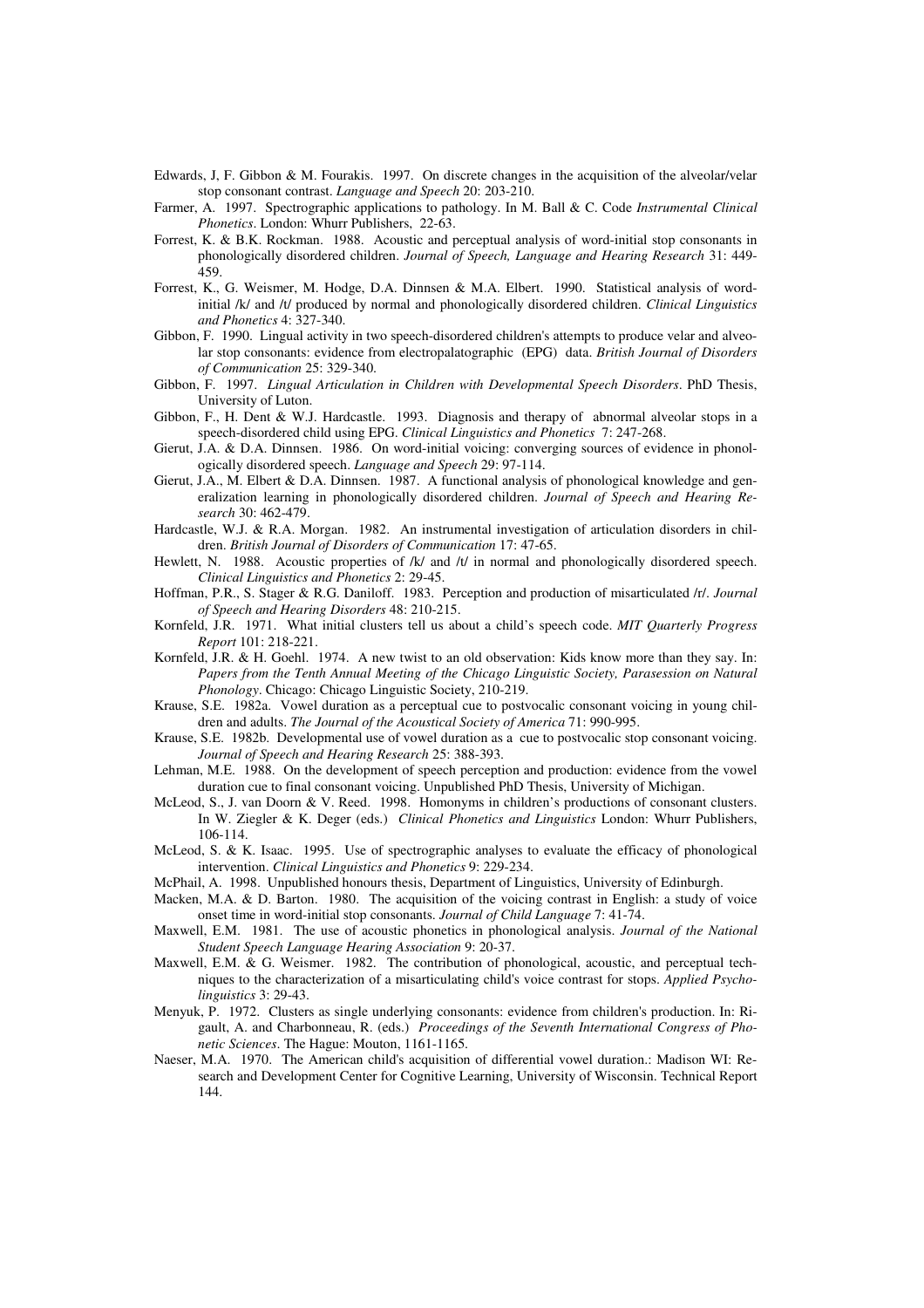- Nittrouer, S. 1992. Age-related differences in perceptual effects of formant transitions within syllables and across syllable boundaries. *Journal of Phonetics* 20: 351-382.
- Nittrouer, S., & M. Studdert-Kennedy. 1987. The role of coarticulationary effects in the perception of fricatives by children and adults. *Journal of Speech and Hearing Research* 30: 319-329.
- Nittrouer, S., M. Studdert-Kennedy & R.S. McGowan. 1989. The emergence of phonetic segments: evidence from the spectral structure of fricative-vowel syllables spoken by children and adults. *Journal of Speech and Hearing Research* 32: 120-132.
- Nittrouer, S., M. Studdert-Kennedy & S.T. Neely. 1996. How children learn to organise their speech gestures: further evidence from fricative-vowel syllables. *Journal of Speech and Hearing Research* 39: 379-389.
- Ohala, J.J. 1974. Phonetic explanation in phonology*.* In A. Bruck, R. Fox & M. La Galy (eds.) *Papers from the Parasession on Natural Phonology*. Chicago Linguistic Society.
- Ohde, R.N. 1994. The development of the perception of cues to the [m]-[n] distinction in CV syllables. *The Journal of the Acoustical Society of America* 96: 675-686.
- Ohde, R.N. 1985. Fundamental frequency correlates of stop consonant voicing and vowel quality in the psyche of preadolescent children. *The Journal of the Acoustical Society of America* 78: 1554-1561.
- Scobbie, J.M, W.J. Hardcastle, P. Fletcher and F. Gibbon. 1995. Consonant clusters in disordered L1 acquisition: a longitudinal acoustic study*.* In Elenius, K. and P. Branderud (eds.) *Proceedings of the XIIIth International Congress of Phonetic Sciences Volume 2*. Stockholm: Congress Organisers at KTH and Stockholm University, 706-709.
- Scobbie, J.M., F. Gibbon, W.J. Hardcastle and P. Fletcher. 1997. Longitudinal phonological and phonetic analyses of two cases of disordered /s/+stop cluster acquisition. In A. Sorace, C. Heycock and R. Shillcock (eds.) *Proceedings of the GALA '97 Conference on Language Acquisition*. Edinburgh: University of Edinburgh, 278-283.
- Scobbie, J M, F Gibbon, W J Hardcastle, and P Fletcher. to appear. Covert contrast as a stage in the acquisition of phonetics and phonology. In M. Broe and J. Pierrehumbert (eds.) *Papers in Laboratory Phonology V: Language Acquisition and the Lexicon*. Cambridge: Cambridge University Press.
- Simon, C. & A.J. Fourcin. 1978. Cross-language study of speech-pattern learning. *The Journal of the Acoustical Society of America* 63:925-935.
- Smit, A.B. & J.E. Bernthal. 1983. Voicing contrasts and their phonological implications in the speech of articulation-disordered children. *Journal of Speech and Hearing Research* 26: 486-500.
- Smith, B.L. 1979. A phonetic analysis of consonantal devoicing in children's speech. *Journal of Child Language* 6: 19-28.
- Smith, B.L. & M.K. Kenney. 1998. An assessment of several acoustic parameters in children's speech production development: longitudinal data. *Journal of Phonetics* 26: 95-108.
- Snow, D. 1997. Children's acquisition of speech timing in English: a comparative study of voice onset time and final syllable vowel lengthening *Journal of Child Language* 24: 25-34.
- Stoel-Gammon, C., E.H. Buder & M.M. Kehoe. 1995. Acquisition of vowel duration: a comparison of Swedish and English. In Elenius, K. and P. Branderud (eds.) *Proceedings of the XIIIth International Congress of Phonetic Sciences Volume 4*. Stockholm: Congress Organisers at KTH and Stockholm University, 30-36.
- Tyler, A.A. 1988. *Acoustic analysis of voicing contrast acquisition in normal and phonologically disordered children.* PhD Thesis, Syracuse University.
- Tyler, A.A. 1995. Durational analysis of stridency errors in children with phonological impairment. *Clinical Linguistics and Phonetics* 9: 211-228.
- Tyler, A.A., M.L. Edwards & J.H. Saxman. 1990. Acoustic validation of phonological knowledge and its relationship to treatment. *Journal of Speech and Hearing Disorders* 55: 251-261.
- Tyler, A.A., G.R. Figurski & T. Langsdale. 1993. Relationships between acoustically determined productive knowledge of stop place and voicing contrast and phonological treatment progress. *Journal of Speech and Hearing Research* 36: 746-759.
- Tyler, A.A. & L. McComber. 1998. Evidence of speech-language interactions in unrealised plurals. Oral seminar, Queen Margaret College, Edinburgh.
- Tyler, A.A. & J.H. Saxman. 1991. Initial voicing contrast acquisition in normal and phonologically disordered children. *Applied Psycholinguistics* 12: 453-479.
- Watson, J.M.M. 1997. sibilant-vowel coarticulation in the perception of speech by children with phonological disorder. PhD Thesis. Queen Margaret College, Edinburgh.